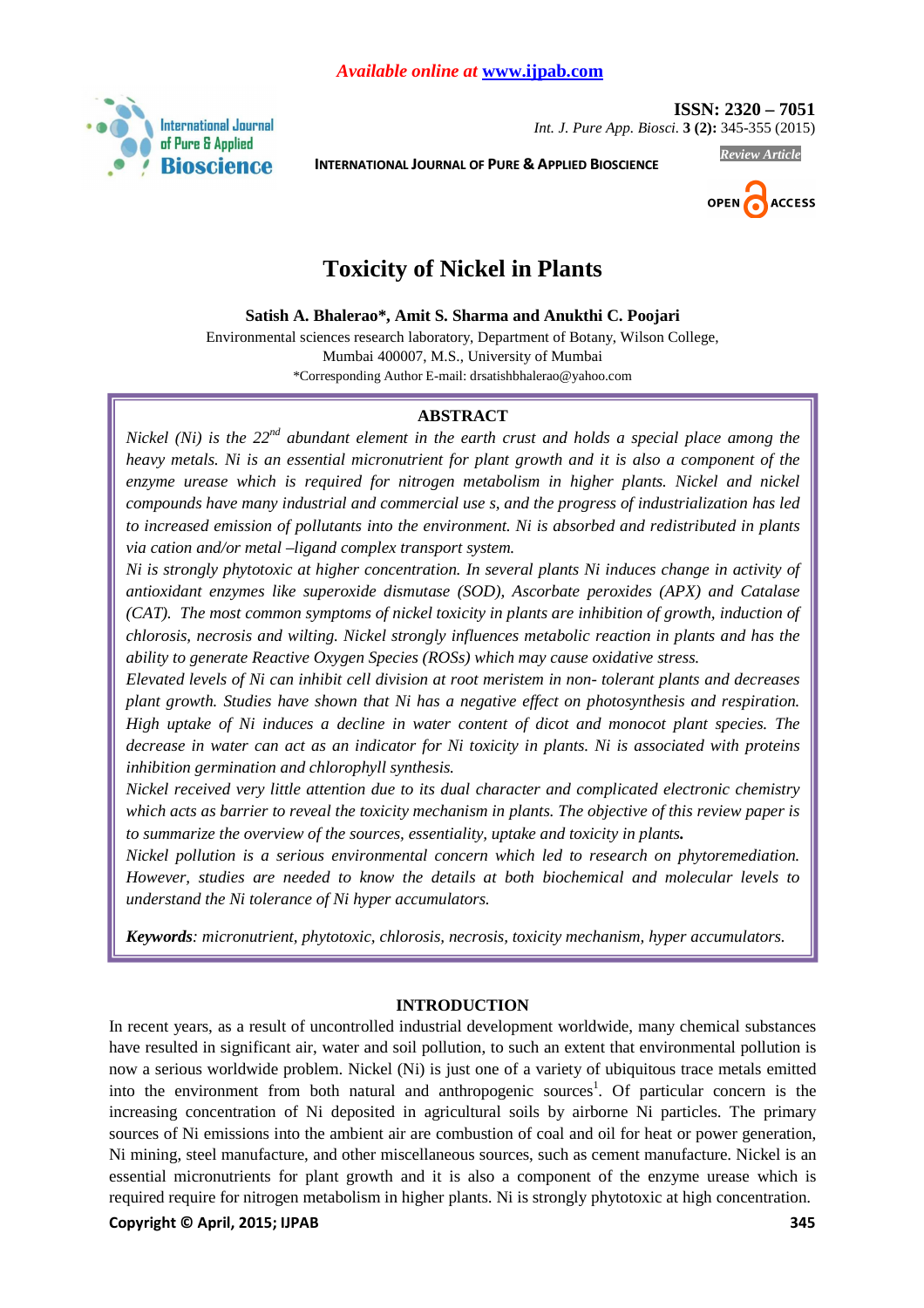The most common symptoms of Ni toxicity in plant are inhibition of growth, photosynthesis, seed germination, sugar transport and induction of chlorosis, nacrosis and wilting.

Ni was discovered in 1975 as a component of the enzymes urease, which is present in a wide range of plant species<sup>2</sup>. Since then, there has been renewed scientific interest and research concerning the role of Ni in the higher plants.

Nickel is the  $28<sup>th</sup>$  element of the periodic table. It is a silver-white metal found in several oxidation states (ranging from  $-1$ to4); however, the 2 oxidation state [Ni(II)] is the most common one in biological systems<sup>3</sup>. Nickel readily forms nickel-containing alloys, which over the last 100 years have found an ever increasing variety of uses in modern technologies. Global input of Ni to the human environment is approximately 150,000 and 180,000 metric tonnes per year from natural and anthropogenic sources, respectively, including emissions from fossil fuel consumption, and industrial production, use, and disposal of Ni compounds and alloys<sup>4</sup>.

# **OCCURRENCE AND SOURCES**

Nickel (Ni) is the 24th most abundant element in the Earth's crust, comprising about 3% of the composition of the earth. It is the 5th most abundant element by weight after iron, oxygen, magnesium and silicon. It is a member of the transition series and belongs to group VIII B of the periodic table along with iron, cobalt, palladium, platinum and five other elements. Nickel is a naturally occurring element that can exist in various mineral forms. As a member of the transition metal series; it is resistant to corrosion by air, water and alkali, but dissolves readily in dilute oxidizing acids. Natural nickel is a mixture of five stable isotopes; nineteen other unstable isotopes are known. Although it can exist in several different oxidation states, the prevalent oxidation state under environmental conditions is Ni (II), nickel in the  $+2$  valence state. Other valences  $(-1, +1, +3,$  and  $+4)$  are also encountered, though less frequently $5-7$ .

Nickel is a ubiquitous trace metal emitted into the environment from both natural and anthropogenic sources which are found in soil, water and air samples within the biosphere<sup>8,9</sup>. The compounds such as nickel acetate, nickel carbonate, nickel hydroxide and nickel oxide are used in a variety of industrial process<sup>1</sup>. These compounds ultimately accumulate in the soil and environment, and can be easily taken up by plants. Thus, they can enter the food chain and cause deleterious effects to animals and human $11,12$ . While the level of Ni in ambient air is generally small (about 6–20 ng m-3), levels up to 150 ng Ni m-3 could be present in air contaminated by anthropogenic sources. In water, Ni derives from biological cycles and solubilization of nickel compounds from soils, as well as from the sedimentation of Ni from the atmosphere. Uncontaminated water usually contains about 300 ng dm-3 Ni. Farm soils contain approximately 3–1,000 mg kg-1 Ni soil, but the Ni concentration can reach up to 24,000 mg kg-1 Ni in soil near metal refineries and 53,000 mg kg-1 Ni in dried sludge. At pH\6.5, Ni compounds present in soil are relatively soluble, whereas at pH -6.7, most Ni exists as insoluble hydroxides.

# **A. Air**

Occupational exposure to nickel compounds is dependent upon industrial processing and is usually substantially higher than work-unrelated nickel exposure. The form of nickel to which workers are exposed differs in the various industries in which nickel is used and occurs through inhalation or dermal contact (inhalation is the primary route of exposure), with ingestion taking place where there are poor industrial hygiene practices<sup>13-14</sup>. It usually involves the inhalation of one of the following substances: dust of relatively insoluble nickel compounds, aerosols derived from nickel solutions (soluble nickel) and gaseous forms containing nickel (usually nickel carbonyl)<sup>15</sup>. Many measurements conducted at various workplaces at risk (casting, welding, battery manufacture etc.) have revealed that the occupational concentrations may vary in a wide range from micrograms to milligrams of nickel per m3 of  $air<sup>16</sup>$ . In nickel-producing or nickel-using industries, about 0.2% of the work force may be exposed to considerable amounts of airborne nickel, which may lead to the retention of 100  $\mu$ g of nickel per day<sup>17</sup>.

# **B. Water**

The stability of plant water regime depends on the balance between water uptake and transpiration. Many authors reported that Ni induced the decline in plant transpiration and water content<sup>18-22</sup>.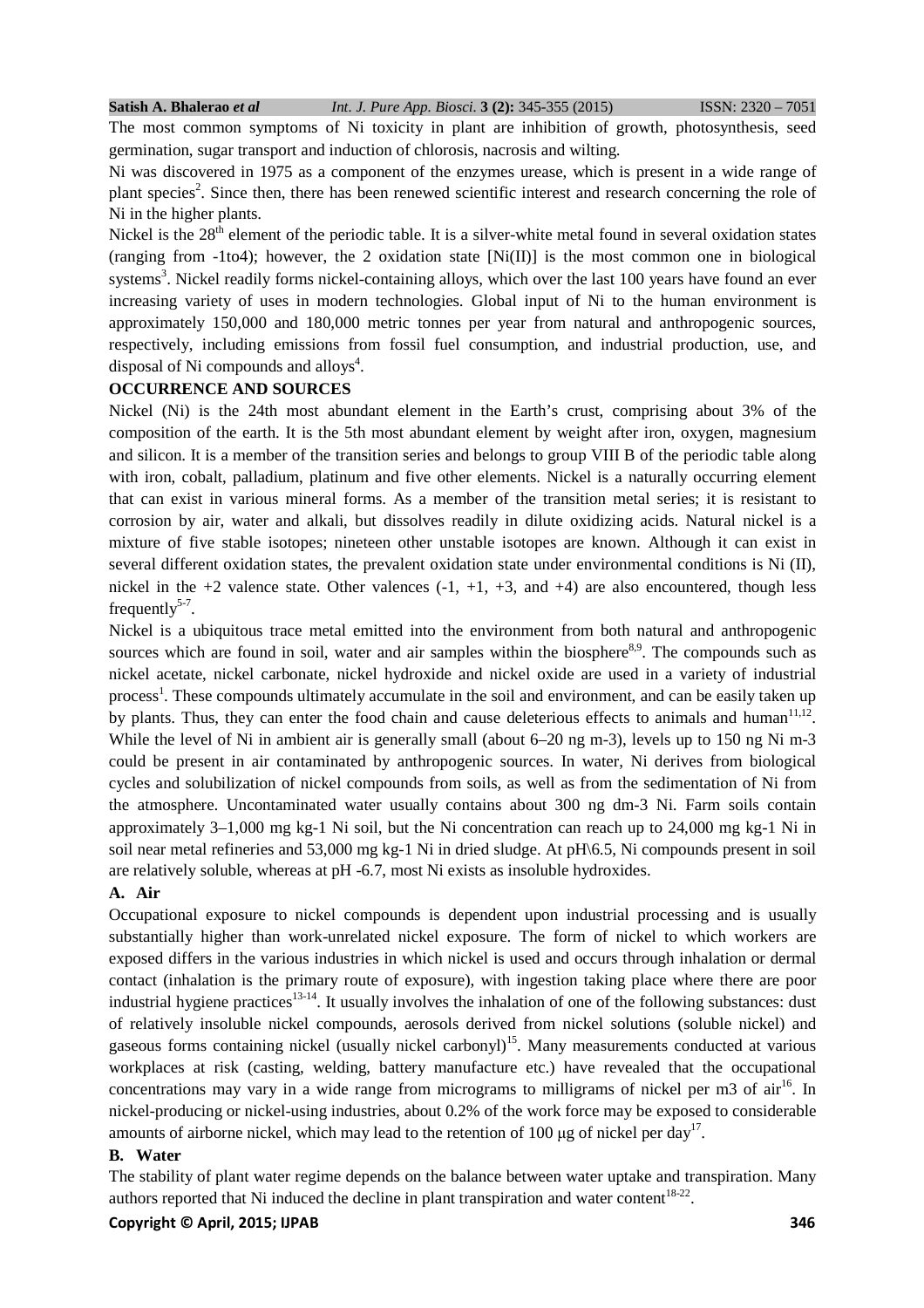Following four days of growth of *Triticum aestivum* plants in the sand culture, with 10 mM Ni added to the nutrient solution, leaf water potential, stomatal conductance, the transpiration rate, and total moisture content decreased, especially in the uppermost leaf where in the metal accumulation was most pronounced.

Transpiration may decline as a consequence of several metal-induced changes that are also produced by other heavy metals. First, the toxic effect of  $Ni^{2+}$  on plant growth would decrease the area of leaf blades, the major transpiring surface. Such decrease of leaf area by 40% was observed in *Cajanus cajan* plants grown in sand with 1 mM NiCl<sub>2</sub> added to the nutrient solution. Similarly the leaf area was diminished in *Brassica oleracea* plants grown in agar in the presence of  $5-20$  g/m3 NiSO<sub>4</sub>.7H<sub>2</sub>O.

Second, transpiration may decrease because of lower stomata numbers per unit of leaf area nonetheless in some cases, stomata density may even increase due to the reduction of leaf area and the size of epidermal cells.

The induction of stomata closure is among the primary effects of heavy metals $^{23}$  such closure would also diminish transpiration. In addition, damaged and therefore permanently closed stomata were found in *B*. *oleracea*. The presence of Ni in *Phaseolus vulgaris* leaf tissues was shown to elevate the level of ABA, which is known to induce stomata closure (cited after).

The decrease in moisture content and stomatal conductance induced by Ni is also one of the mechanisms of its toxicity towards photosynthesis; we will deal with this phenomenon below.

The major sources of trace metal pollution in aquatic ecosystems, including the ocean, are domestic wastewater effluents (especially As, Cr, Cu, Mn and Ni) and non-ferrous metal smelters (Cd, Ni, Pb and Se). Nickel is easily accumulated in the biota, particularly in the phytoplankton or other aquatic plants, which are sensitive bio indicators of water pollution. It can be deposited in the sediment by such processes as precipitation, complexation and adsorption on clay particles and via uptake by biota<sup>24,26</sup>.

In lakes, the ionic form and the association with organic matter are predominant. On the basis of complex investigations on lakes (more than 100 km distant from the nearest source of pollution – enterprises of the copper nickel industry), it was discovered that there is intensive precipitation of heavy metals and acid oxides within the catchment area of Lake Kochejavr. Levels of precipitation of Ni of 0.9 mg/m2/year over long periods were found to be dangerous for biological systems of fresh water catchments<sup>27</sup>.

In rivers, nickel is transported mainly as a precipitated coating on particles and in association with organic matter. The concentrations of nickel in the biggest and only navigable river in the South of Iran (River Karoon) were from 69.3 to 110.7  $\mu$ g/l in winter, and from 41.0 to 60.7  $\mu$ g/l in spring, respectively. The results show that the pollution has increased along the river, down to the estuary at Persian Gulf. Part of the nickel is transported via rivers and streams into the ocean. In Poland, nickel is generally transported via rivers into the Baltic Sea and in this way the average value of anthropogenic Ni input is 57%. Generally, in sea water nickel is present at concentrations of 0.1- 0.5  $\mu$ g/l<sup>28</sup>.

# **C. Soil**

Nickel is generally distributed uniformly through the soil profile but typically accumulates at the surface from deposition by industrial and agricultural activities. Nickel may present a major problem in land near towns, in industrial areas, or even in agricultural land receiving wastes such as sewage sludge. Its content in soil varies in awide range from 3 to 1000 mg/kg  $29$ .

Nickel can exist in soils in several forms: inorganic crystalline minerals or precipitates, complexed or adsorbed on organic cation surfaces or on inorganic cation exchange surfaces, water soluble, and free-ion or chelated metal complexes in soil solution <sup>[30]</sup>. This metal apparently does not seem to be a major concern outside urban areas at this time but may eventually become a problem as a result of decreased soil pH caused by reduced use of soil liming in agriculture and mobilization as a consequence of increased acid rain<sup>31</sup>. Farm soils contain approximately  $3-1,000$  mg kg-1 Ni soil, but the Ni concentration can reach up to 24,000 mg kg-1 Ni in soil near metal refineries and 53,000 mg kg-1 Ni in dried sludge. At pH<6.5, Ni compounds present in soil are relatively soluble, whereas at pH >6.7, most Ni exists as insoluble hydroxides.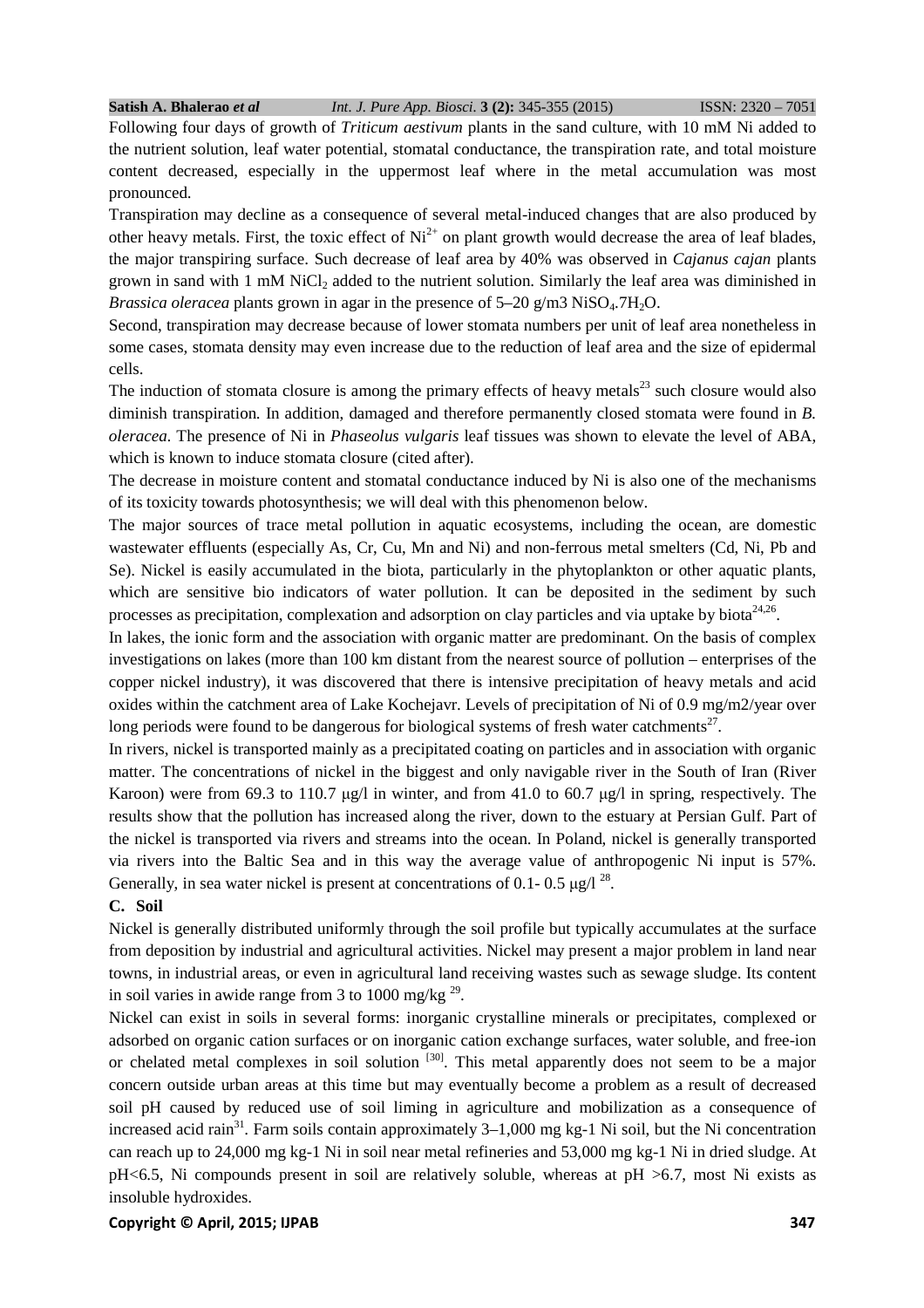# **ESSENTIALITY OF Ni**

Ni as an essential micronutrient, which is required by urease for hydrolysing urea. Observed an improvement in plant growth and N uptake of Wheat (*Triticum aestivum* L.) from urea by Ni application on a calcareous soil<sup>32</sup>. Several investigators have also shown beneficial effects of Ni on ureas activity and improving N use efficiency by plants in hydroponic studies. However, deficiency of Ni in soil has rarely been reported showed that Ni deficiency affects plant growth, plant senescence, nitrogen (N) metabolism and Fe uptake and may play role in disease resistance.

Ni is essential for plants, but the concentration in the majority of plant species is very low (0.05-10 mg/kg dry weight). Further. With increasing Ni pollution, excess Ni rather than a deficiency, is more commonly found in plants. Toxic effects of high concentrations of Niin plants have been frequently reported. For example inhibition of mitotic activity of pigeon pea (*Cajanus caja*n L.), reductions in plant growth of cabbage (Brassica oleraceae) and adverse effects on fruit yield and quality of Wheat (*Triticum aestivum* L.). Extremely high in soil Ni concentrations have left some farmland unsuitable for growing crops, fruits, vegetables<sup>33</sup>.

# **UPTAKE OF Ni**

Nickel is delivered into the environment by several pathways: (1) as factory waste of high-temperature technologies of ferrous and nonferrous metallurgy, cement clinker production, and burning liquid and solid fuels; (2) field irrigation with water high in heavy metal content and transfer of sewage residue into soil; (3) transfer of heavy metals from mine tailings and metallurgical factories by water and air flows; (4) steady application of high rates of organic and mineral fertilizers and pesticides contaminated with heavy metals <sup>[34]</sup>. On the average, the total Ni content in soil varies from 2 to 750 mg/kg soil, with the maximum content reported in the serpentine soils. The major nickel ores are garnierite  $[(Ni, Mg)_6Si_4O_{10}(OH)_2]$  and penlandite  $[(Ni, Fe)_9S_8]$ <sup>35</sup>.

Plants can absorb nutrients only from the soil solution phase and cannot directly access nutrients from the soil solid phase. Thus, the problem with accessing micro-elements is their limited solubility of solid phase nutrients, which limits their presence in soil solution. Plant uptake from soil solution occurs in three major ways: root interception, mass flow and diffusion.

Currently few papers describe the mechanism and kinetics of  $Ni<sup>2+</sup>$  absorption by plants Plant absorption of  $Ni<sup>2+</sup>$ , same as of other metals, may proceed due to passive diffusion and active transport. To elucidate the role of metabolic processes in  $Ni^{2+}$  absorption, the rates of  $Ni^{2+}$  translocation were compared at various temperatures and in relation to the aeration of nutrient solutions. At 23° C, Ni2+ uptake by *Avena sativa* roots directly depended on the incubation period. Low temperature, such as 2° C, considerably lowered  $Ni^{2+}$  absorption from the nutrient solution. The relationship between  $Ni^{2+}$  absorption and temperature was described by an S-like curve, with the maximum between 23 and 30° C. Both the addition of 20µ M 2, 4- dinitrophenol to the nutrient solution and the anaerobic conditions of plant growth inhibited Ni uptake by 91 and 86%, respectively. These data presume that the metabolically active uptake considerably exceeds the passive entry of  $Ni^{2+}$  ions<sup>36</sup>.

Thus, the specific mechanisms of  $Ni<sup>+</sup>$  uptake have not been as yet disclosed. It is not clear whether the hyper accumulator species acquired particular absorption mechanisms selective towards  $Ni<sup>2+</sup>$  and the ability to increase its accessibility. It is not known whether the tolerance of particular plant species relies on the lowered  $Ni^{2+}$  uptake or, quite the reverse, depends mostly on the characteristic patterns of  $Ni^{2+}$ translocation and distribution and binding Ni into insoluble complexes. Below we will consider numerous and widely conflict- NH4<sup>+</sup>ing data concerning Ni transport and allocation in plant organs.

# **NICKEL TOXICITY IN PLANTS**

Nickel is a heavy metal and an essential microelement for plants, animals, and humans, but toxic at high concentrations, exceeding optimum intake values. As with other heavy metals, excess concentrations of Ni in plants cause chlorosis and necrosis, due to disruption of Fe uptake and metabolism<sup>37,38</sup>. Elevated concentrations of Ni can inhibit cell division at root meristems in non-tolerant plants<sup>39</sup> and decrease plant growth.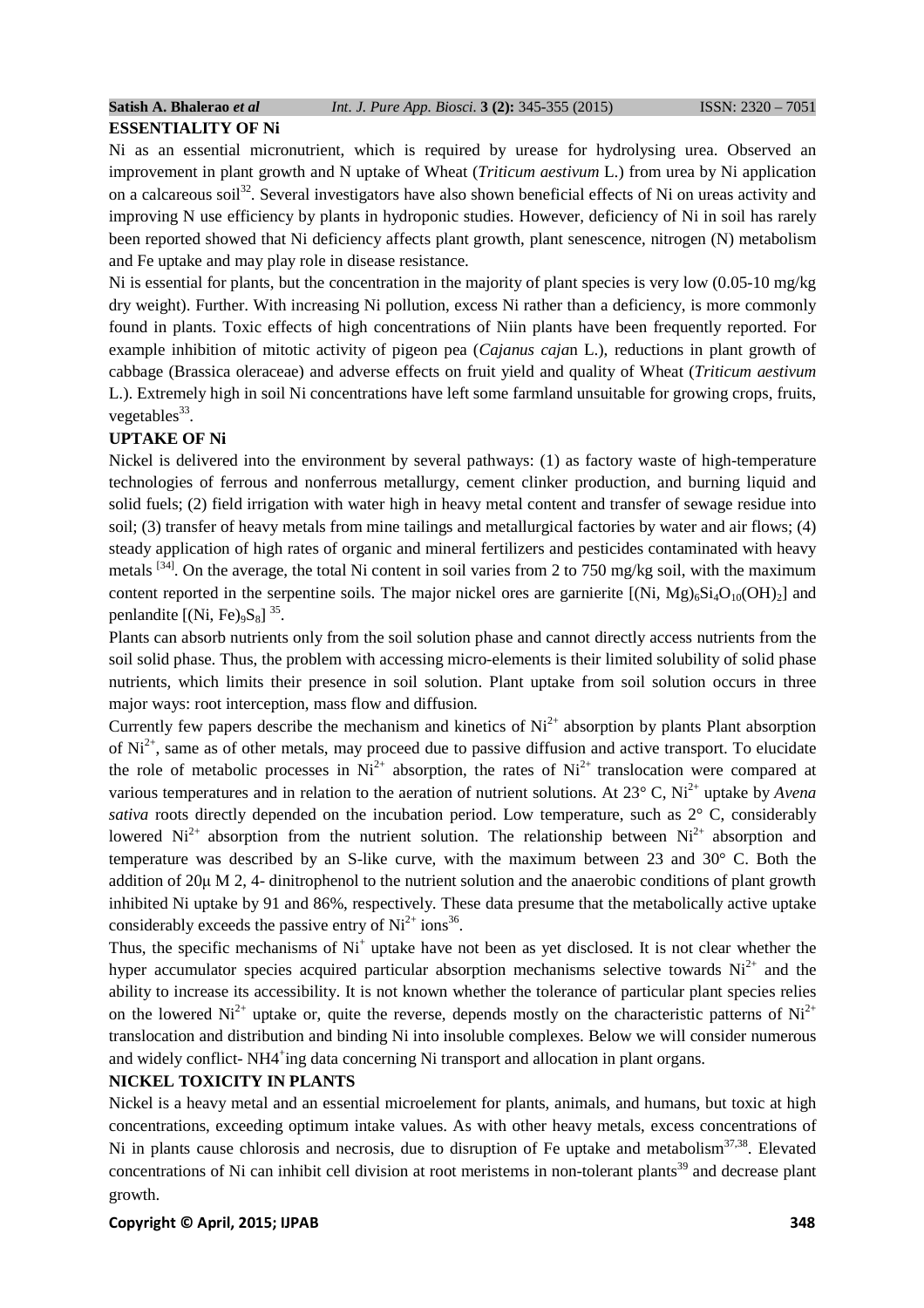#### **1. Effect on plant growth**

The plant growth is a very essential process to maintain the life on earth. There are many factors that influence the internal and external growth of plants such as mineral resources present in soil, air and genotype of plant species. The access amount of Ni in ecosystem severely affected the growth and development of plants.

The toxic effects of Ni and other heavy metals are primarily manifested by the inhibition of plant growth  $[40]$  an index widely employed to assess environmental pollution<sup>41</sup>. Growth inhibition gains strength at higher metal concentration. In excluder species, which accumulate Ni mostly in their roots, root growth is inhibited more heavily than the growth of shoots<sup> $41,42$ </sup> and therefore the root test is widely used for evaluating the toxicity of various agents, including heavy metals<sup>43-44</sup>. The tolerance index was determined between the root/shoot length of the heavy metal-stressed plant and that of the control plant<sup>45</sup> and LC50, the metal concentration that inhibits root growth by 50 %, are the indices of plant tolerance toward heavy metals $46$ .

The mechanisms of inhibition of plant growth and development by  $Ni<sup>2+</sup>$  are insufficiently clarified. In addition to general metabolic disorder, heavy metals are known to decrease the plasticity of cell walls, probably by direct binding to pectins and by promoting peroxidase activity in the cell walls and intercellular space; these peroxidases are essential for lignification and linkage between extensin and polysaccharides containing ferulic acid.

To conclude, plant growth inhibition by nickel and other heavy metals results from general metabolic disorder and immediate inhibition of cell divisions. However, it is not clear whether Ni enters cell nuclei at high concentrations and, if it does, how important is immediate Ni interaction with DNA and nuclear proteins. The possible effect of  $Ni^{2+}$  on fragmoplast formation is also unknown. By elucidating these issues, we will better understand the toxic effects of nickel on plant growth and morphogenesis.

### **2. Effect on plant morphology**

In addition to toxic effects on growth, heavy metals may induce changes in plant morphology and anatomy. Thus, exposure to 1 mM NiSO<sub>4</sub> solution decreased the mesophyll thickness, the size of vascular bundles, the vessel diameter in the main and lateral vascular bundles, and the width of epidermal cells in Triticumaestivum leaves<sup> $47$ </sup> whereas in the leaves of Brassica oleracea plants grown in agar in the presence of NiSO<sub>4</sub>-7H<sub>2</sub>O (10–20 g/m3), the volumes of intercellular spaces and palisade and sponge mesophyll decreased relative to control plants<sup>48</sup>. In addition to general metabolic disorder, heavy metals are known to decrease the plasticity of cell walls, probably by direct binding to pectines and by promoting peroxidise activity in the cell walls and intercellular space. These peroxidases are essential for lignifications and linkage between extensin and polysaccharides containing ferulic acid.

# **3. Inhibition of photosynthesis**

Heavy metals are known to cause non-specific inhibition of photosynthesis, by several direct and indirect means. The diminished rate of photosynthesis is related to disrupted chloroplast structure, blocked chlorophyll synthesis, disordered electron transport, inhibited activities of the Calvin cycle enzymes, and  $CO<sub>2</sub>$  deficiency caused by stomatal closure<sup>49</sup>.

The decrease in chloroplast size and numbers and the disorganization of chloroplast ultrastructure, including the diminished numbers of grana and thylakoids, their deformation, the formation of plasto globuli, and the changes in the membrane lipid composition, were reported in *Brassica oleracea* plants grown in agar in the presence of  $NiSO<sub>4</sub>$ .7H<sub>2</sub>O (10–20 g/m3). Such changes seemed to arise from the Niinduced decline in cell moisture content or from an oxidative stress resulting in peroxidation of membrane lipids<sup>50</sup>. When inspected in more detail, Ni was shown to inhibit electron transport from pheophytin via plastoquinone QA and Fe to plastoquinone QB by changing the structure of carriers, such as plastoquinone QB, or the reaction center proteins<sup>51,52</sup>. In the thylakoids, Ni ions also decreased the contents of cytochromes *b*6*f* and *b*559, as well as ferredoxin and plastocyanin; as aresult, the efficiency of electron transport droppeddown<sup>53</sup>.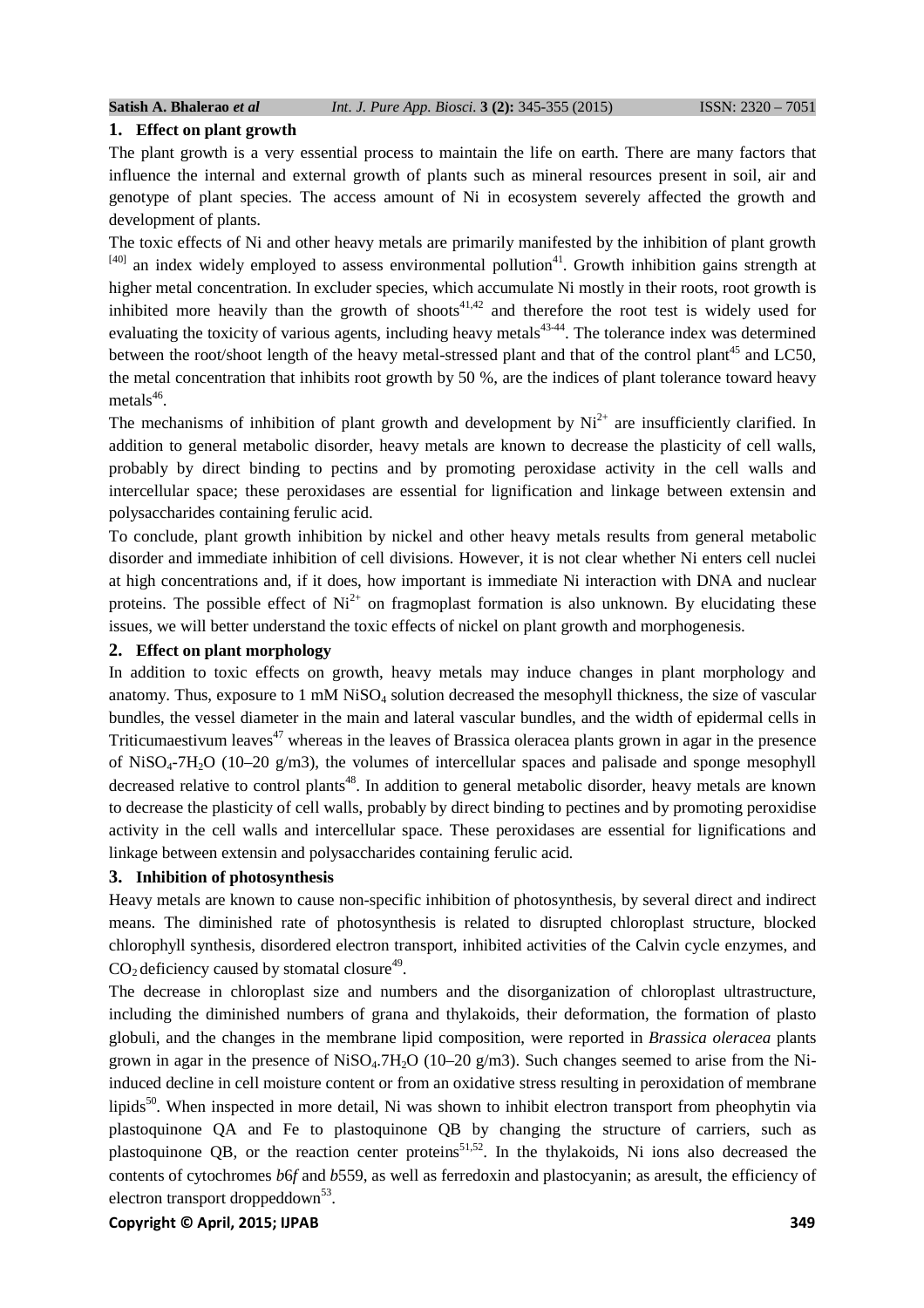The toxic effects of heavy metals on many other metabolic processes would amplify the direct inhibition of photosynthesis. All these metabolic changes inhibit plant growth and disrupt morphogenesis; the ensuing phenomena are often used to assess the phytotoxicity of heavy metals.

#### **4. Effect on mineral nutrition**

In the presence of Ni, the contents of mineral nutrients in plant organs may increase, decrease, or stay even. One of the probable mechanisms for decreasing the uptake of macro- and micronutrients relies on the competition for the common binding sites due to the comparable ionic radii of  $Ni<sup>2+</sup>$  and other cations. Such mechanism may operate<sup>54</sup> when the uptake of Mg<sup>2+</sup> (78 pm), Fe<sup>2+</sup> (82 pm), and Zn<sup>2+</sup> (83 pm) is decreased in the presence of  $Ni^{2+}$  (78 pm) (ionic radii in parentheses are from <sup>55</sup>. One should emphasize that the lowered uptake of Mg and Fe is one of the causes of chlorosis produced by the excess of Ni in the environment<sup>56,57</sup>. The decline in nutrient uptake may also result from the Ni-induced metabolic disorders that affect the structure and enzyme activities of cell membranes<sup>58</sup>. Thus,  $Ni<sup>2+</sup>$  affected the sterol and phospholipid composition of the plasma membrane in *Oryza sativa* shoots, with concomitant changes in the ATPase activity<sup>59</sup>. Apparently, these changes affected the membrane permeability and in this way changed the ion balance in the cytoplasm. The effects of Ni on nutrient uptake depend in many aspects on Ni concentration in the environment. The experiments with ryegrass plants demonstrated that Fe content in the shoots increased at low Ni concentrations and decreased at higher concentrations. An increase in soil Ni content from 50 to 200 mg/kg soil decreased the contents of Cu and Mg in the caryopses and Mg and Ca in the shoots of *Triticum aestivum*.

# **5. Effect on enzyme activity**

Same as other heavy metals, Ni affects various physiological processes in plants, starting from several enzyme activities. Many evidences indicated that the toxicity of Ni is associated with oxidative stress in plants<sup>60-62</sup>. The H<sub>2</sub>O<sub>2</sub> content in plant tissues is cleaned and controlled by different enzymatic and nonenzymatic antioxidants. Ni stress caused significant decline of superoxide dismutase (SOD) in wheat and ascorbate peroxidase (APX) activities increased in the leaves under the Ni stress. APX may play significant role in the cleaning of  $H_2O_2$  from the leaves of Ni-stressed plants in wheat because the highest value of APX coincides with decline in  $H_2O_2$  content.

The toxic effects of metals on enzyme activity *in vitro* do not always agree with the *in vivo* effects at the samesalt concentration. Such disagreement may stem fromthe presence of efficient cellular mechanisms for detoxificationand the physiological barriers that curb metaltranslocation into the cytoplasm. To illustrate,  $Ni^2$ + was shown to promote *in vivo*  $Mg^{2+}$ -dependent ATPases in the plasmalemma of *Oryza sativa* shoots. Total decline of enzyme activities is sometimes observed due to decreased enzyme contents. Thus, the decrease in nitrate reductase activity in soil-grown *Beta vulgaris* plants following the addition of 1 mM  $Niso<sub>4</sub>$  resulted from the diminished rates of nitrate uptake and translocation into the shoots wherein nitrate is reduced. Nitrate in the cytoplasm induces the expression of the nitrate reductase gene, and hence it is the shortage of nitrate in the cells that would primarily decrease the enzyme concentration. Besides, glutamine synthetase and alanine aminotransferase activities were also lowered in this case; both activities considerably depend on the cytoplasmic levels of nitrate and their substrates $63,64$ . Similar mechanism of indirect influence on nitrate reductase activity was established for other heavy metals<sup>65</sup>. Depending on its concentration, nickel ion can both stimulate and inhibit enzyme activities in plant tissues.

### **6. Induction of oxidative stress**

Increasing evidence suggests that Ni toxicity in plants is also associated with oxidative stress<sup>66</sup>. Excessive Ni leads to significant increases in the concentration of hydroxyl radicals, superoxide anions, nitric oxide and hydrogen peroxide<sup>66-68</sup>. Since Ni is not a redox-active metal, it cannot directly generate these reactive oxygen species (ROS). However, it interferes indirectly with a number of antioxidant enzymes<sup>69</sup> for example, SOD, CAT, glutathione peroxidase (GSH-Px), glutathione reductase (GR), peroxidase (POD), guaiacol peroxidase (GOPX), and Ascorbate peroxidase (APX). Exposure of plants to Ni at low concentrations (=0.05 mM) and/or for short times has been shown to increase the activities of SOD, POD, GR, and GOPX to enhance the activation of other antioxidant defences and hence lead to the removal (or scavenging) of  $ROS^{70,71}$ .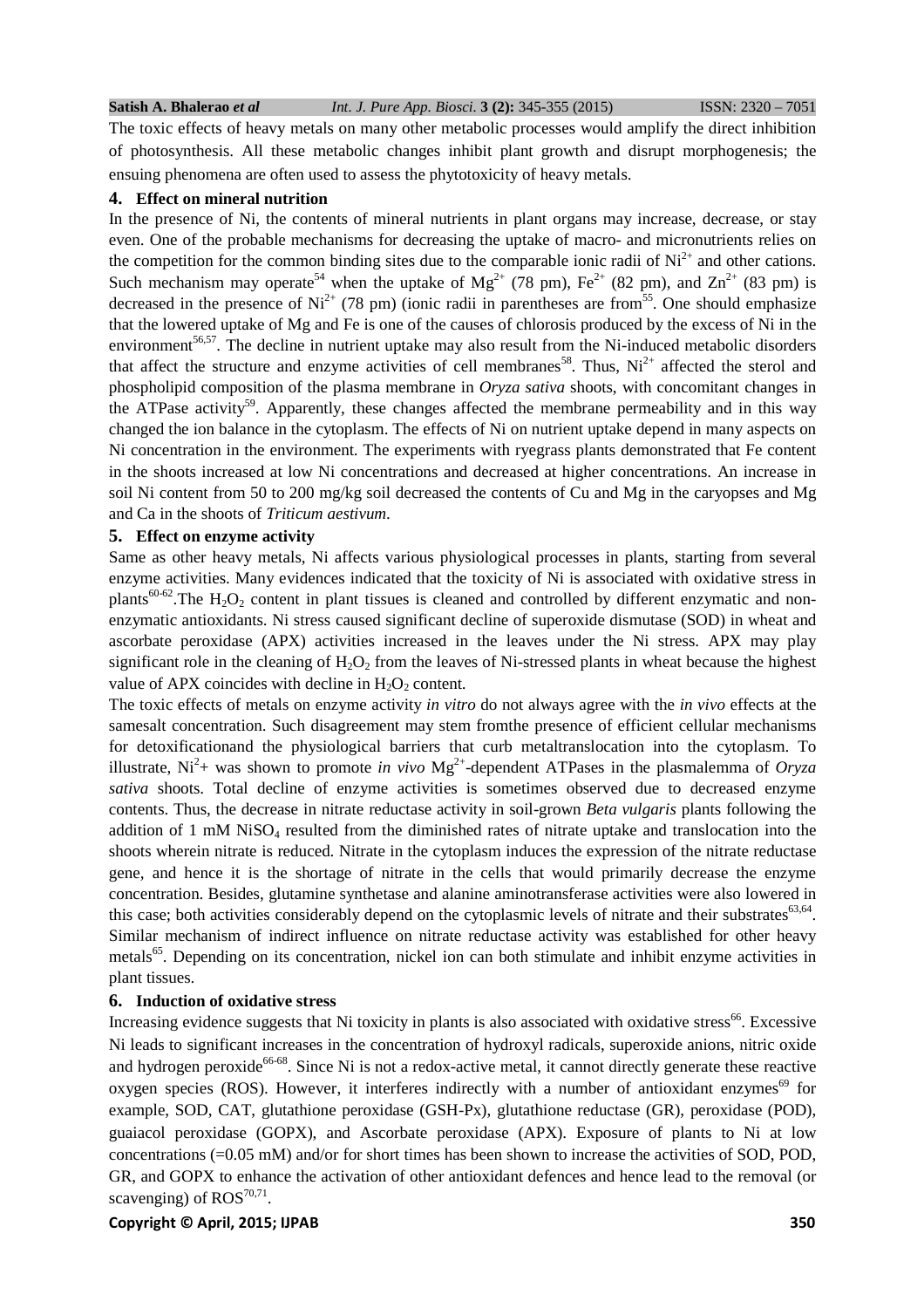However, excess Ni has been found to reduce the activity of many cellular antioxidant enzymes, both in vitro and in vivo, and plant's capability to scavenge ROS, leading to ROS accumulation and finally oxidative stress in plants<sup>72</sup>.

# **7. Effect on yield**

The toxicity of heavy metals is directly associated with crop yield. The high concentration of Ni has devastating effects on plants which ultimately caused reduction in crop yield<sup>73</sup>. The fresh weight of shoots of sun flower constantly decreased with increasing concentration of Ni from 10 to 40 mg $L^{-1}$  in root medium (accepted manuscript results). All yield attributed to sunflower significantly decreased under the Ni stress. 50% reduction in all yield parameters was observed under the Ni stress (40 mgL<sup>-1</sup>) as compared to control. Reduction in the yield of different crops like; cucumber<sup>74</sup>, tomato<sup>75</sup> and mungbean<sup>76</sup> was observed in previous studies. The reduced yield of sunflower is mostly associated with Ni's quantity that accumulates in plant's leaf<sup>77</sup>. The total dry matter deposited in upper and lower part of plants and total biomass reduction was attributed to Ni stress<sup>78</sup>. The yield of *Vigna radiata* clearly reduced at the concentration of 50 mg Ni kg-1 soil.

## **8. Chlorophyll content**

Ni was positively associated with proteins inhibition germination and chlorophyll production<sup>79</sup>. The high concentration of Ni significantly decreased the chlorophyll content, stomatal conductance and a potential inhibitor of photosynthesis $80,81$ . The number of leaves and chlorophyll contents decreased with 24 and 47%, respectively under the Ni concentration of  $0.025$  mM<sup>82</sup>. In the fresh leaves of maize, the concentration of chlorophyll content decreased with increased concentration of Ni from 20 to 100 µM. it was observed that chlorophyll-a decreased with 70% and chlorophyll-b decreased 50% under the Ni stress of 100 µM in maize as compared to control plants. But there was no significant effect on 250 and 500 µM Ni concentrations on the chlorophyll content in maize. Accumulation of Ni in lower and upper parts of mung been's plants significantly decreased the chlorophyll content in the upper parts of plant. The Ni stress in black gram *(Vigna mungo)* created a significant reduction in photosynthetic pigments<sup>83</sup>.

# **9. Water relation**

It was reported that heavy metals can cause severe dehydration in shots by restricting the movement of water from roots to upper parts of plants<sup>84,85</sup>. Generally, heavy metals can alter the water relation in plants<sup>86</sup>. The toxic effects of heavy metals were observed on multiple levels like stomatal functioning, movement of water through apoplast and symplast and water uptake etc<sup>87</sup>. Water stability in plants depends on the balance between transpiration and water uptake.

The toxicity of  $Ni^{2+}$  reduced the area of transpiring surface (leafs Blades) of plants<sup>88</sup>. The 40% reduction in leaf area of *Cajanu scajan* plant was observed under the Ni stress of 1 mM in nutrient solution. When 4-day old plants of in sand culture treated with 10 mM Ni added in nutrient solution transpiration rate, stomatal, conductance, leaf water potential, and total moisture content were decreased<sup>89</sup>.

# **10. Reactive oxygen species (ROS)**

ROS continually produced as off-spins of different metabolic reactions that take place in different cellular parts of plants like mitochondria and chloroplast. In plants, the mitochondria (energy factories) are the major responsible site for the production of  $ROS^{90}$ . Many abiotic and biotic stresses disturb the equilibrium between the cleaning and production of ROS like heavy metals, salinity, droughts, ultraviolet (UV)-radiation, air pollution, extremes of temperature, pathogens and herbicides<sup>91</sup>. The ROS are comparatively more reactive than  $O_2$  and thus they have severe toxic impacts on living system. The toxicity of ROS can destroy the DNA structure; it can also stimulate the oxidation of lipids and proteins and degradation of chlorophyll pigments.

# **CONCLUDING REMARK**

This review provides quick access to aspects related to the essentiality of Ni in proper growth and development of the plants. Ni in adequate quantities has vital roles in a wide range of morphological and physiological functions, starting from germination to the productivity. Moreover, plants cannot complete their life cycle without adequate supply of this metal.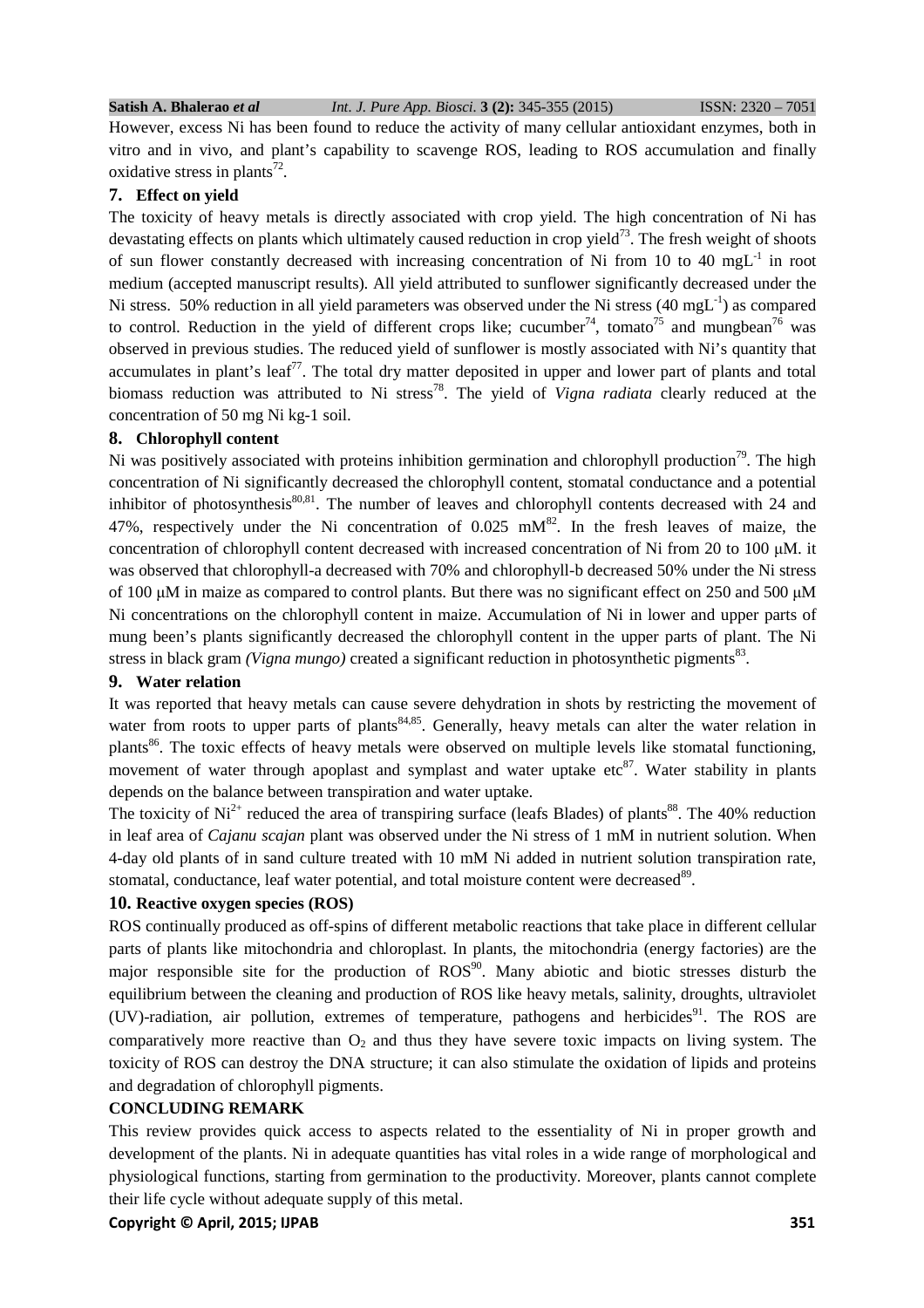Excess Ni toxicity is illustrated by the inhibition of lateral root development, photosynthesis, mineral nutrition and enzymatic activity and it is in this aspect where Ni toxicity differs from that of other heavy metals such as Ag, Cd, Pb, Zn, Cu, Co, and Hg. Thus, one of our future challenges to understand Ni role in plants would be to unravel the complete picture of translocation, partitioning and required amounts at different stages of plant development.

# **FUTURE PERSPECTIVE**

Scientific advances over the past 20 years suggest that Ni is absorbed and redistributed in plants via cation and or metal ligand complex transport system.

# **REFERENCES**

- 1. World Health Organization (WHO) Nickel: environmental health criteria, **108**: World Health Organization, Geneva (1991)
- 2. Takishima K., Suga T., Mamiya G. The structure of jack bean urease. The complete amino-acid sequences, limited proteolysis and reactive cystein residue. *European Journal of Biochemistry*. **175**: 151-165 (1988)
- 3. Denkhaus E., Salnikow K. Nickel essentiality, toxicity, and carcinogenicity. *Crit Rev Oncol Hematol*  **42**: 35–56 (2002)
- 4. Kasprzak K.S., SundermanJr F.W., Salnikow K. Nickel carcinogenesis. *Mutation Res.***533**: 67–97 (2003)
- 5. Young R.A. Toxicity Profiles. Toxicity summary for nickel and nickel compounds. (1995). Web site: http://risk.lsd. ornl.gov/tox/profiles/nickel (accessed 2005)
- 6. Clayton G.D., Clayton F.E. Patty's Industrial Hygiene Toxicology, *A Wiley-Inter science Publication: New York,* forth ed., 2157-2173 (1994)
- 7. Coogan T.P., Latta D.M., Snow E.T., Costa M. Toxicity and carcinogenicity of nickel compounds. *Crit. Rev. Toxicol.***19(4)**: 341 (1989)
- 8. Barrie L.A. Atmospheric nickel in Canada. In: Effects of nickel in the Canadian environment. *National Research Council of Canada No. 18568. 3, Ottawa*, 55–76 (1981)
- 9. World Health Organization (WHO) Nickel: environmental health criteria, **108**: World Health Organization, Geneva (1991)
- 10. Cempel M., Nikel G. Nickel: a review of its sources and environmental toxicology. *Polish J Environ Stud*. **15**: 375–382 (2006)
- 11. Nieboer E., Nriagu J.O. (eds) Nickel and human health: *current perspectives. Wiley, New York.*(1992)
- 12. Cempel M., Nikel G. Nickel: a review of its sources and environmental toxicology. *Polish J Environ Stud.***15**: 375–382 (2006)
- 13. Clayton G.D., Clayton F.E. Patty's Industrial Hygiene Toxicology, *A Wiley-Inter science Publication: New York,* forth ed., 2157-2173 (1994)
- 14. Chang L.W. Toxicology of Metals; Lewis Publishers: New York, 245-246 (1996)
- 15. World Health Organization (WHO) Nickel: environmental health criteria, **108**: World Health Organization, Geneva (1991)
- 16. Bencko V. Nickel: A review of its occupational and environmental toxicology. *J. Hyg. Epidem. Micro. Immun.***27**: 237 (1983)
- 17. Grandjean P. Human exposure to nickel. *IARC Sci. Publ.***53**: 469 (1984)
- 18. Sheoran, I.S., Singal, H.R., and Singh, R., Effect of Cadmium and Nickel on Photosynthesis and the Enzymes of the Photosynthetic Carbon Reduction Cycle in Pigeon pea (*Cajanus cajan* L.), *Photosynth.Res.***23**: 345- 351 (1990)
- 19. Kevresan, S., Petrovi, N., Popovi , M., and Kandrac, J., Effect of Heavy Metals on Nitrate and Protein Metabolism in Sugar Beet, *Biol. Plant.*, **41**: 235–240 (1998)
- 20. Schickler, H. and Caspi, H., Response of Antioxidative Enzymes to Nickel and Cadmium Stress in Hyperaccumulator Plants of Genus, *Alyssum, Physiol. Plant.*, **105**: 39–44 (1999)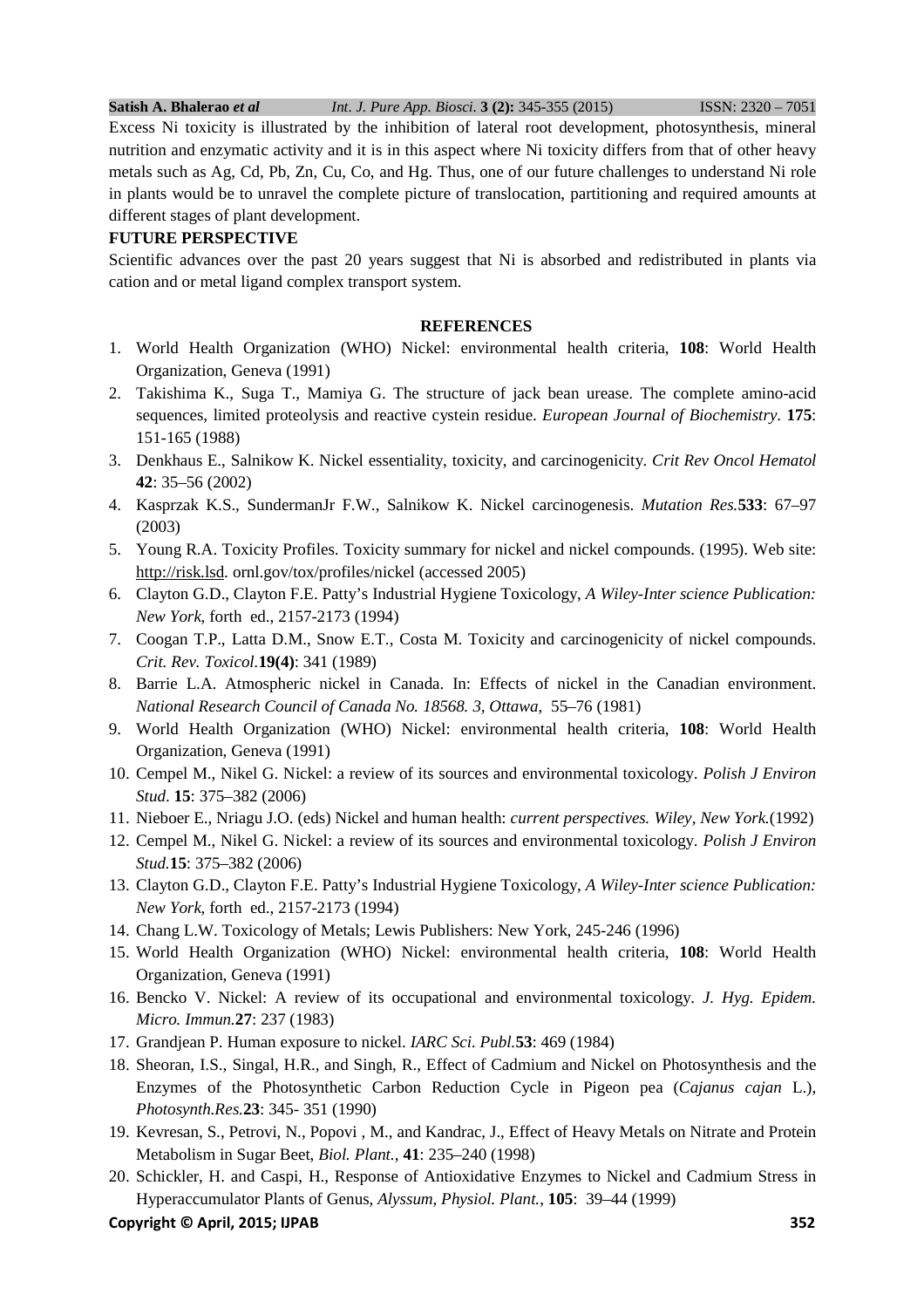- 21. Bishnoi, N.R., Sheoran, I.S., and Singh, R., Influence of Cadmium and Nickel on Photosynthesis and Water Relations in Wheat Leaves of Different Insertion Level, *Photosynthetica*, **28**: 473–479 (1993)
- 22. Molas, J., Changes in Morphological and Anatomical Structure of Cabbage (*Brassica oleracea* L.) Outer Leaves and in Ultra structure of Their Chloroplasts Caused by an *In vitro* Excess of Nickel, *Photosynthetica.*, **3s4**: 513–522 (1997)
- 23. Seregin I.V., Ivanov V.B. Physiological Aspects of cadmium and lead toxic effects on higher plants. *Russ J Plant Physiol.***48**: 523–544 (2001)
- 24. World Health Organization (WHO) Nickel: environmental health criteria, **108**: World Health Organization, Geneva (1991)
- 25. Nriagu J.O., Pacyna J.M. Quantitative assessment of worldwide contamination of air, water and soils by trace metals. Nature **333**: 134 (1988)
- 26. BarałkIewicz D., Siepak J. Chromium, nickel and cobalt in environmental samples and existing legal norms.*Polish J. Environ. Studies*, **8 (4)**: 201(1999)
- 27. Kashulin N.A., Ratkin N.E., Dauvalter V.A., Lukin A.A. Impact of airborne pollution on the drainage area of subarctic lakes and fish. *Chemosphere* **42 (1)**: 51 (2001)
- 28. World Health Organization (WHO) Nickel: environmental health criteria, **108**: World Health Organization, Geneva (1991)
- 29. Bencko V. Nickel: A review of its occupational and environmental toxicology. *J. Hyg. Epidem. Micro. Immun.***27**: 237 (1983)
- 30. World Health Organization (WHO) Nickel: environmental health criteria, **108**: World Health Organization, Geneva (1991)
- 31. Bencko V. Nickel: A review of its occupational and environmental toxicology. *J. Hyg. Epidem. Micro. Immun.***27**: 237 (1983)
- 32. Singh B., Dang Y.P., Mehta S.C. Influence of nitrogen on the behavior of nickel in wheat. *Plant and soil*. **127**: 213-218 (1990)
- 33. Duarte B., Delgado M., Caador I. The role of citric acid in cadmium and nickel uptake and translocation, in halimioneportulacoides, *Chemosphere,* **69**: 836-840 (2007)
- 34. Orlov, D.S., Sadovnikova, L.K., and Lozanovskaya, I.N., *Ekologiya iokhranabiosferyprikhimicheskomzagryaznenii* (Ecology and Protection of Biosphere under Chemical Pollution), Moscow: Vysshaya Shkola, (2002)
- 35. Emsley, J. *The Elements*, Oxford: Clarendon, (1991)
- 36. Aschmann, S.G. and Zasoski, R.J., Nickel and Rubidium Uptake by Whole Oat Plants in Solution Culture, *Physiol. Plant.*, **71**: 191–196 **(**1987)
- 37. De kock P.C. Heavy metal toxicity and iron chlorosis. *Ann Bot.***20**: 133–141 **(**1956)
- 38. Crooke W.M. Effect of heavy metal toxicity on the cation exchange capacity of plant roots. *Soil Sci.*  **86**: 231–241 (1958)
- 39. Robertson A.I., Meakin M.E.R. The effect of nickel on cell division and growth of Brachystegiaspiciformis seedlings. *J Bot Zimb* **12**: 115–125 (1980)
- 40. Seregin, I.V. and Ivanov, V.B., Physiological Aspects of Cadmium and Lead Toxic Effects on Higher Plants, *Fiziol.Rast.* (Moscow), **48**: 606–630 *Russ. J. Plant Physiol.*, Engl. Transl. 523–544 (2001)
- 41. Seregin, I.V. and Ivanov, V.B., Physiological Aspects of Cadmium and Lead Toxic Effects on Higher Plants, *Fiziol.Rast.* (Moscow), **48**: 606–630 *Russ. J. Plant Physiol.*, Engl. Transl. 523–544 (2001)
- 42. Samantaray S., Rout G.R., Das P. Tolerance of rice to nickel in nutrient solution. *Biol Plant,***40**: 295– 298 (1997)
- 43. Seregin, I.V. and Ivanov, V.B., Physiological Aspects of Cadmium and Lead Toxic Effects on Higher Plants, *Fiziol.Rast.* (Moscow), **48**: 606–630 *Russ. J. Plant Physiol.*, Engl. Transl. 523–544 (2001)
- 44. Wang W. Root elongation method for toxicity testing of organic and inorganic pollutants. *Environ Toxicol Chem ,***6**: 409–414 (1987)
- 45. Samantaray S., Rout G.R., Das P. Tolerance of rice to nickel in nutrient solution. *Biol Plant,***40**: 295– 298 (1997)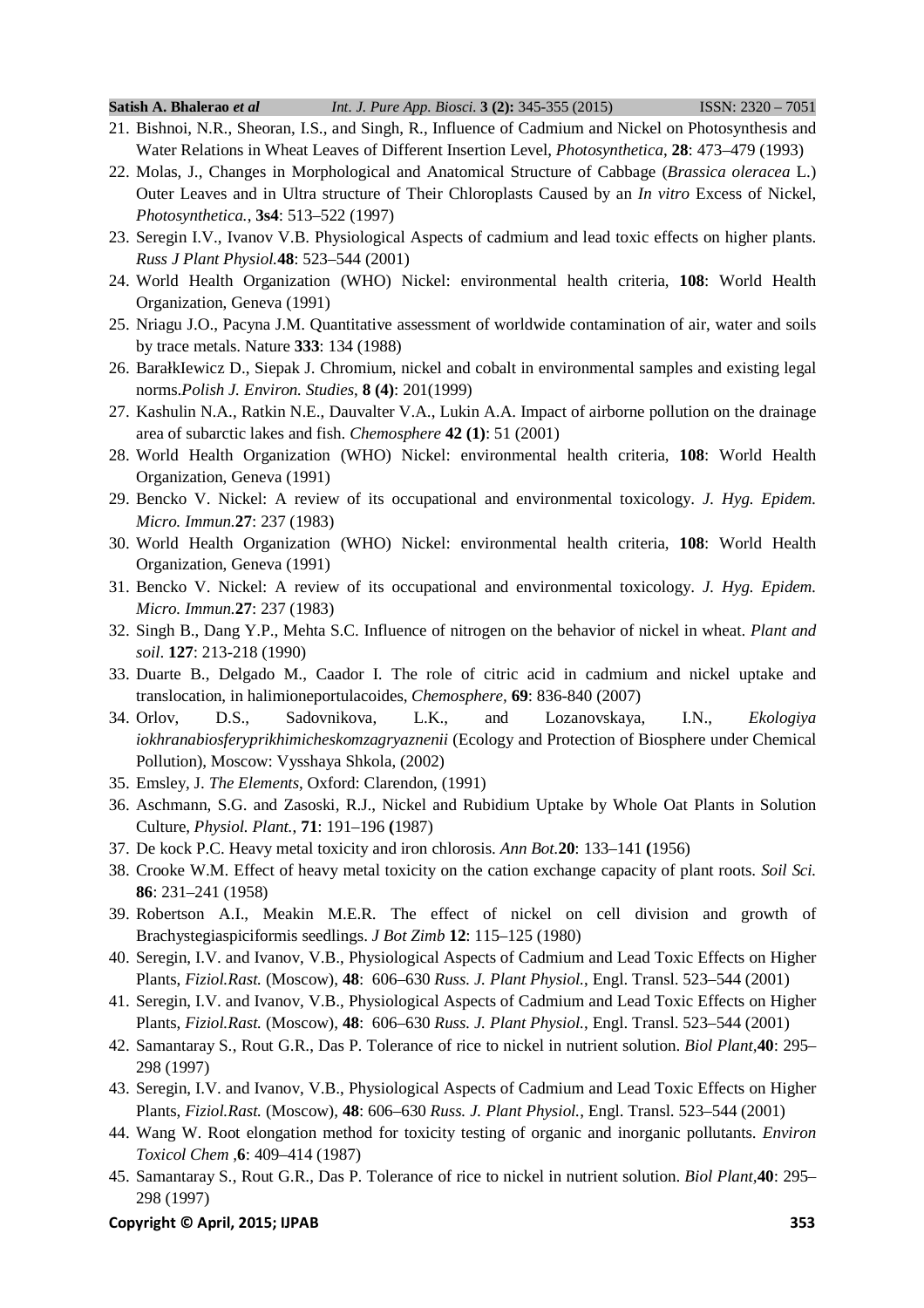- 46. Wang W. Root elongation method for toxicity testing of organic and inorganic pollutants. Environ *Toxicol Chem* **6**: 409–414 (1987)
- 47. Seregin I.V., Kozhevnikova A.D. Physiological role of nickel and its toxic effects on higher plants. *FiziolRast* **53**: 285–308 (2006a)
- 48. Molas, J., Changes in Morphological and Anatomical Structure of Cabbage (*Brassica oleracea* L.) Outer Leaves and in Ultrastructure of Their Chloroplasts Caused by an *In Vitro* Excess of Nickel, *Photosynthetica.*, **34**: 513–522 (1997)
- 49. Seregin, I.V. and Ivanov, V.B., Physiological Aspects of Cadmium and Lead Toxic Effects on Higher Plants, *Fiziol.Rast.* (Moscow), **48**: 606–630 *Russ. J. Plant Physiol.*, Engl. Transl. 523–544 (2001)
- 50. Molas, J., Changes in Morphological and Anatomical Structure of Cabbage (*Brassica oleracea* L.) Outer Leaves and in Ultrastructure of Their Chloroplasts Caused by an *In vitro* Excess of Nickel, *Photosynthetica.*, **34**: 513–522 (1997)
- 51. Mohanty, N., Vaas, I., and Demeter, S., Impairment of Photosystem 2 Activity at the Level of Secondary Quinone Electron Acceptor in Chloroplasts Treated with Cobalt, Nickel and Zinc Ions, *Physiol. Plant.*, **76**: 386–390 (1989)
- 52. Krupa, Z. and Baszynski, T., Some Aspects of Heavy Metals Toxicity towards Photosynthetic Apparatus – Direct and Indirect Effects on Light and Dark Reactions, *Acta Physiol. Plant.*, **17**: 177– 190 (1995)
- 53. Mohanty, N., Vaas, I., and Demeter, S., Impairment of Photosystem 2 Activity at the Level of Secondary Quinone Electron Acceptor in Chloroplasts Treated with Cobalt, Nickel and Zinc Ions, *Physiol. Plant.*, **76**: 386–390 (1989)
- 54. Barsukova, V.S. and Gamzikova, O.I., Effects of Nickel Surplus on the Element Content in Wheat Varieties Contrasting in Ni Resistance, *Agrokhimiya*. **1**: 80–85 (1999)
- 55. Emsley, J. *The Elements*, Oxford: Clarendon, (1991)
- 56. Piccini, D.F. and Malavolta, E., Effect of Nickel on Two Common Bean Cultivars, *J. Plant Nutr.*, **15**: 2343–2350 (1992)
- 57. Khalid, B.Y. and Tinsley, J., Some Effects of Nickel Toxicity on Rye Grass, *Plant Soil*, **55**: 139–144 (1980)
- 58. Seregin, I.V. and Ivanov, V.B., Physiological Aspects of Cadmium and Lead Toxic Effects on Higher Plants, *Fiziol.Rast.* (Moscow), **48**: 606–630 *Russ. J. Plant Physiol.*, Engl. Transl. 523–544 (2001)
- 59. Ros, R., Cooke, D.T., Burden, R.S., and James, C.S., Effects of the Herbicide MCPA, and the Heavy Metals, Cadmium and Nickel on the Lipid Composition,  $Mg^{2+}$ - ATPase Activity and Fluidity of Plasma Membranes from Rice, *Oryza sativa* (cv. Bahia) Shoots, *J. Exp. Bot.*, **41**: 457–462 (1990)
- 60. Rao K.V.M., Sresty T.V. Antioxidative parameters in the seedlings of pigeonpea (*Cajanus cajan* (L.) Millspaugh) in response to Zn and Ni stresses. *Plant Sci.***157**: 113-128 (2000)
- 61. Gajewska E., Wielanek M., Bergier K., Skłodowska M. Nickel-induced depression of nitrogen assimilation in wheat roots. *Acta Physiol. Plant.***31**: 1291-1300 (2009)
- 62. Boominathan R., Doran P.M. Ni-induced oxidative stress in roots of the Ni hyper accumulator, Alyssum bertolonii. *New Phytol,***156**: 205–215 (2002)
- 63. Kevresan, S., Petrovi , N., Popovi , M., and Kandrac, J., Effect of Heavy Metals on Nitrate and Protein Metabolism in Sugar Beet, *Biol. Plant.*, **41**: 235–240 (1998**)**
- 64. El-Shintinawy, F., El-Ansary, A., Differential Effect of  $Cd^{2+}$  and Ni<sup>2+</sup> on Amino Acid Metabolism in Soybean Seedlings, *Biol. Plant.*, **43**: 79–84 (2000)
- 65. Seregin, I.V. and Ivanov, V.B., Physiological Aspects of Cadmium and Lead Toxic Effects on Higher Plants, *Fiziol.Rast.* (Moscow), **48**: 606–630 *Russ. J. Plant Physiol.*, Engl. Transl. 523–544 (2001)
- 66. MadhavaRao K.V., Sresty T.V. Antioxidative parameters in the seedlings of pigeonpea (Cajanus cajan (L.) Millspaugh) in response to Zn and Ni stresses. *Plant Sci,***157**: 113–128v (2000)
- 67. Boominathan R., Doran P.M. Ni-induced oxidative stress in roots of the Ni hyperaccumulator, Alyssum bertolonii. *New Phytol,***156**: 205–215 (2002)